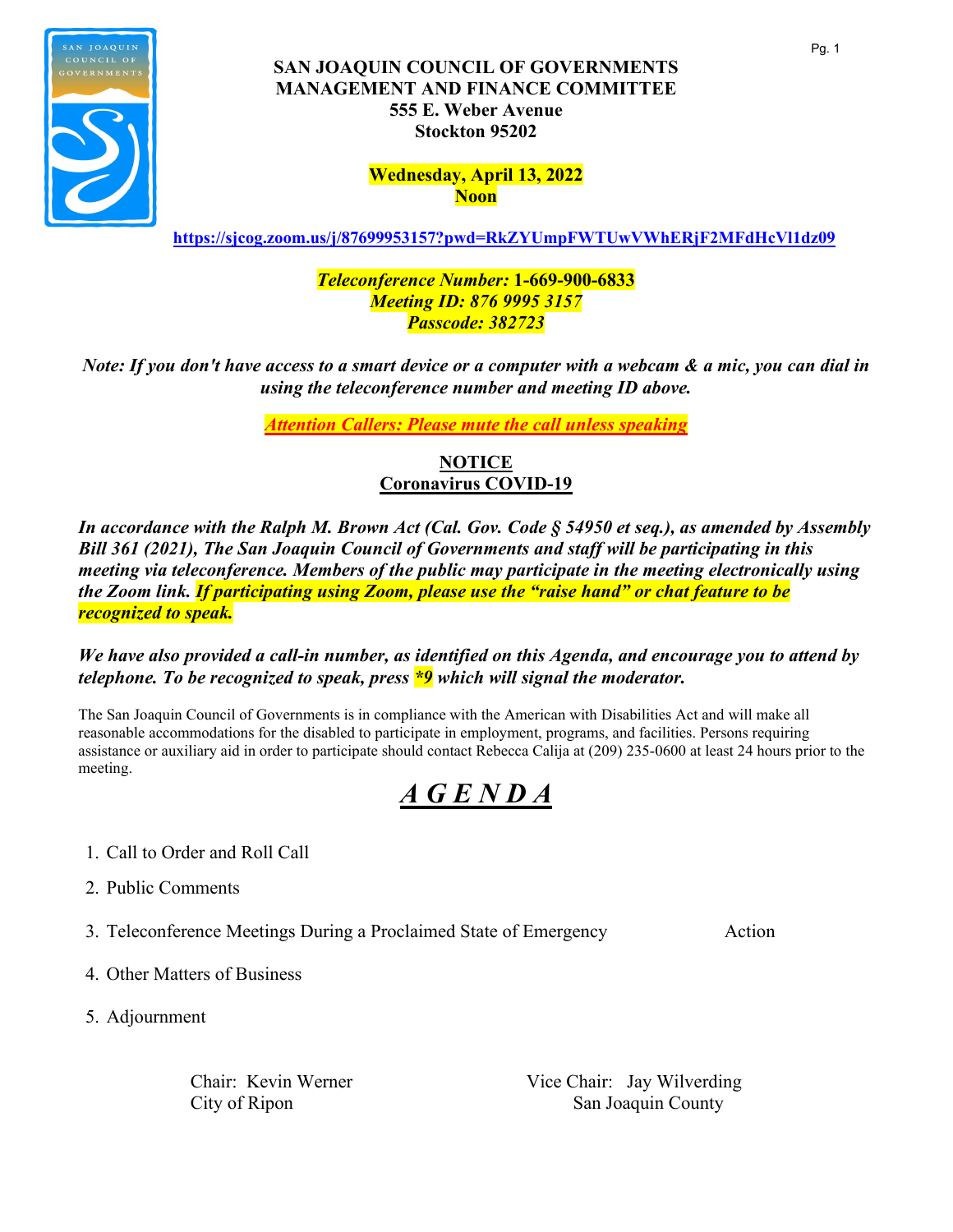# AGENDA ITEM 3

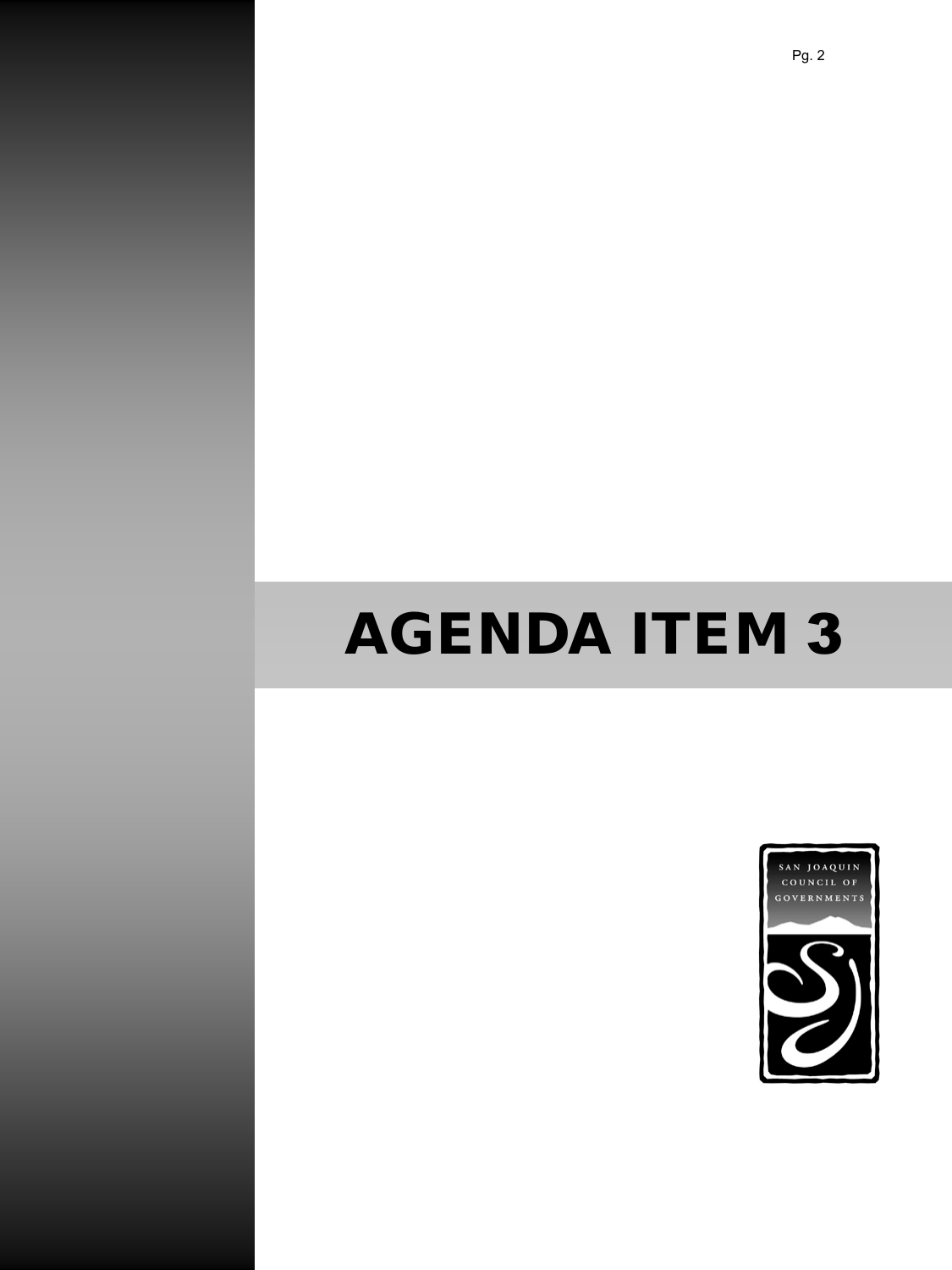Pg. 3

# **STAFF REPORT**

# **SUBJECT: Continued Teleconference Meetings During a Proclaimed State of Emergency**

# **RECOMMENDED ACTION:** Approve Resolution R-22-73

# **DISCUSSION:**

**SUMMARY:** On March 4, 2020, Governor Newsom declared a State of Emergency to make additional resources available, formalize emergency actions already underway across multiple state agencies and departments, and help the State prepare for a broader spread of COVID-19. The March 4, 2020, State of Emergency remains in effect.

On September 16, 2021, Governor Newsom signed Assembly Bill 361 ("AB 361") into law, amending the Ralph M. Brown Act (Gov. Code, § 54950 *et seq.*) (the "Brown Act"). AB 361 codified certain modified requirements for teleconference meetings held by public agencies, similar to those previously authorized and extended by executive order during the COVID-19 State of Emergency.

On October 20, 2021, the Management and Finance Committee adopted Resolution Number R-22-15, finding that the requisite conditions existed for SJCOG's legislative bodies to conduct remote teleconference meetings in accordance with the requirements of AB 361.

In conducting meetings under AB 361, SJCOG must continue to post its agenda in the time required by the Brown Act and ensure that the public is able to address the board directly through teleconference means. If a disruption prevents the agency or committee from broadcasting the meeting or receiving public comments in real time, the agency or committee cannot take further action until those functions are restored; any actions taken during such a disruption are subject to legal challenge. (*Id.*)

To continue conducting teleconference meetings in accordance with AB 361, the SJCOG Board (and its committees under the Brown Act) must make findings every 30 days that it has reconsidered the circumstances of the state of emergency and either:

- 1) The state of emergency continues to directly impact the ability of the members to meet safely in person, or
- 2) State or local officials continue to impose or recommend measures to promote social distancing.

Where consecutive regular meetings fall outside the 30-day time frame, the Board or committee should hold a special "AB 361" remote meeting within the 30-day window simply to re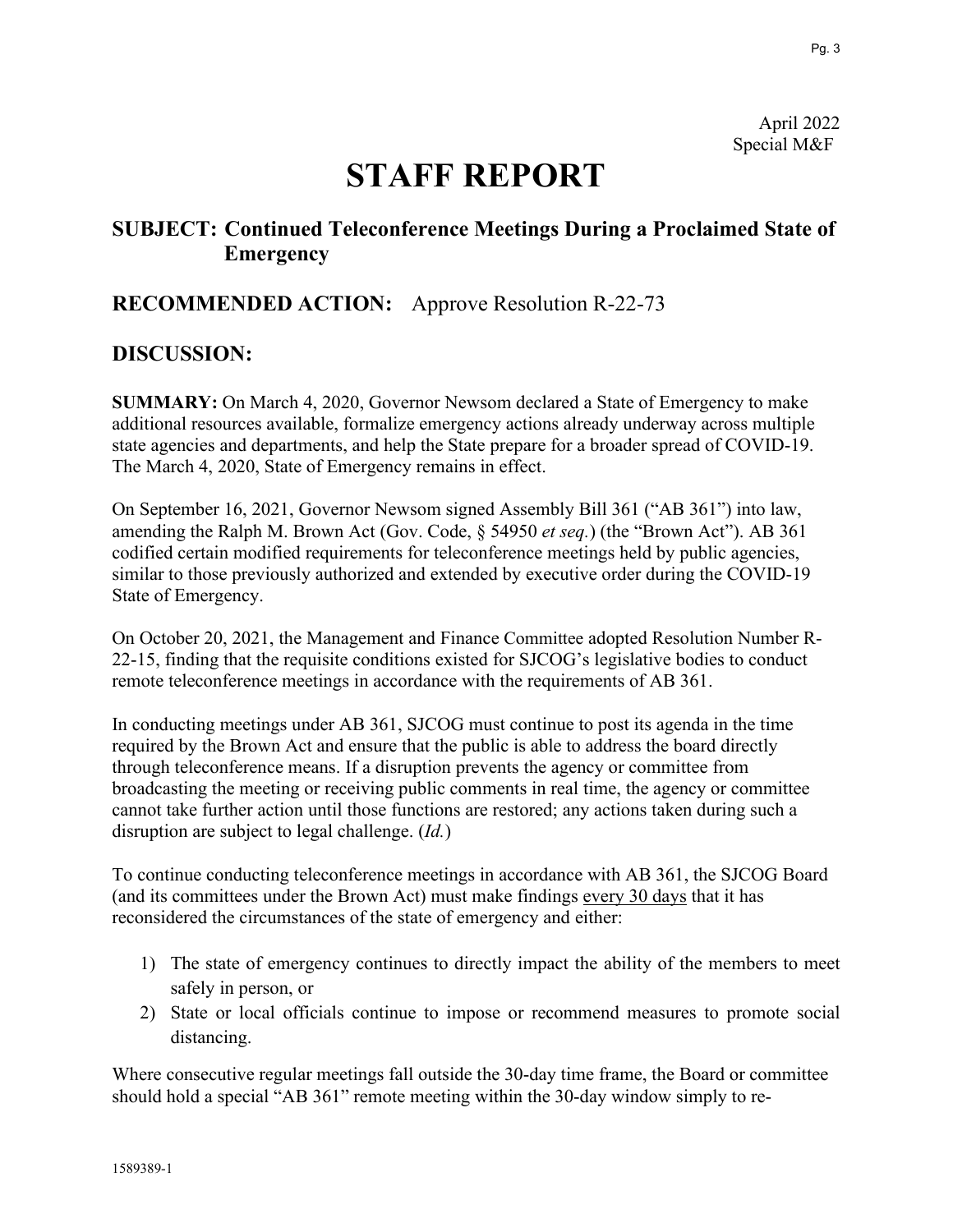authorize the AB 361 exceptions. Without the AB 361 exceptions, the Board or committee will be required to return to normal in-person meetings or provide public access at each remote location under the traditional teleconference rules, as of October 1, 2021. Therefore, if the AB 361 authorization lapses and the Board or a committee wishes to hold a teleconference meeting, it will be required to post agendas and provide public access at each remote location, identify those locations in the agenda, and maintain a quorum of the board within agency boundaries. If a meeting is not held in conformity with AB 361, board members may not teleconference from their residences or other locations which are not open and accessible to the public.

The attached Resolution acknowledges that the March 4, 2020, State of Emergency is currently in effect, and that the ongoing conditions of the State of Emergency directly impact the ability of SJCOG's Board (or its committees) to meet safely in person.

If necessary, additional Resolutions making the requisite findings may be presented at future meetings for consideration. These Resolutions can be included and considered through the Board's/committees consent calendar.

## **FISCAL IMPACT:**

None.

# **ATTACHMENT:**

Resolution 22-73

*Prepared by: Rod A. Attebery, General Counsel*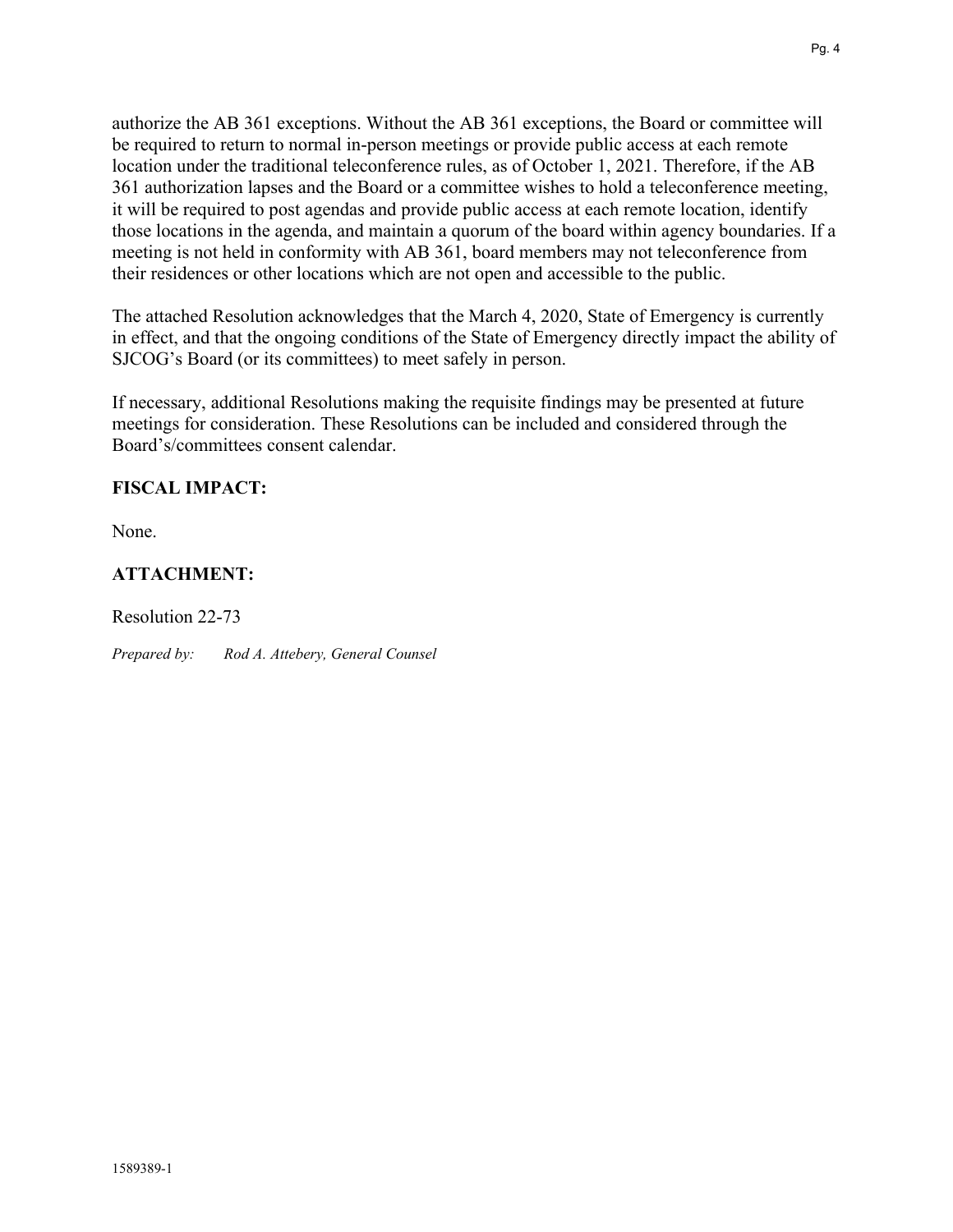

# **RESOLUTION SAN JOAQUIN COUNCIL OF GOVERNMENTS**

# R-22-73

## **A RESOLUTION OF THE MANAGEMENT AND FINANCE COMMITTEE OF THE SAN JOAQUIN COUNCIL OF GOVERNMENTS (SJCOG) DETERMINING TO CONTINUE CONDUCTING MEETINGS OF THE MANAGEMENT AND FINANCE COMMITTEE USING TELECONFERENCING PURSUANT TO GOVERNMENT CODE 54953 AS AMENDED BY AB 361.**

WHEREAS, the San Joaquin Council of Governments ("SJCOG") is committed to preserving and nurturing public access and participation in meetings of the Management and Finance Committee; and

WHEREAS, all meetings of SJCOG's legislative bodies are open and public, as required by the Ralph M. Brown Act (Cal. Gov. Code 54950 – 54963), so that any member of the public may attend, participate, and watch the District's legislative bodies conduct their business; and

WHEREAS, the Brown Act, Government Code section 54953(e), as amended by AB 361 (2021), makes provisions for remote teleconferencing participation in meetings by members of a legislative body, without compliance with the requirements of Government Code section 54953(b)(3), subject to the existence of certain conditions; and

WHEREAS, the Management and Finance Committee previously adopted a Resolution, Number R-22-15 on October 20, 2021, finding that the requisite conditions exist for the legislative bodies of SJCOG to conduct remote teleconference meetings without compliance with paragraph (3) of subdivision (b) of section 54953; and

WHEREAS, as a condition of extending the use of the provisions found in section 54953(e), the Management and Finance Committee must make findings that the Management and Finance Committee has reconsidered the circumstances of the state of emergency, and that either the state of emergency continues to directly impact the ability of the members to meet safely in person, or State or local officials continue to impose or recommend measures to promote social distancing.

NOW, THEREFORE, BE IT RESOLVED, that the Management and Finance Committee approves:

Section 1. Recitals. The Recitals set forth above are true and correct and are incorporated into this Resolution by this reference.

Section 2. AB 361 Compliance. Management and Finance Committee began using teleconferencing in accordance with subdivision (e) of Section 54953 of the Government Code,

Pg. 5